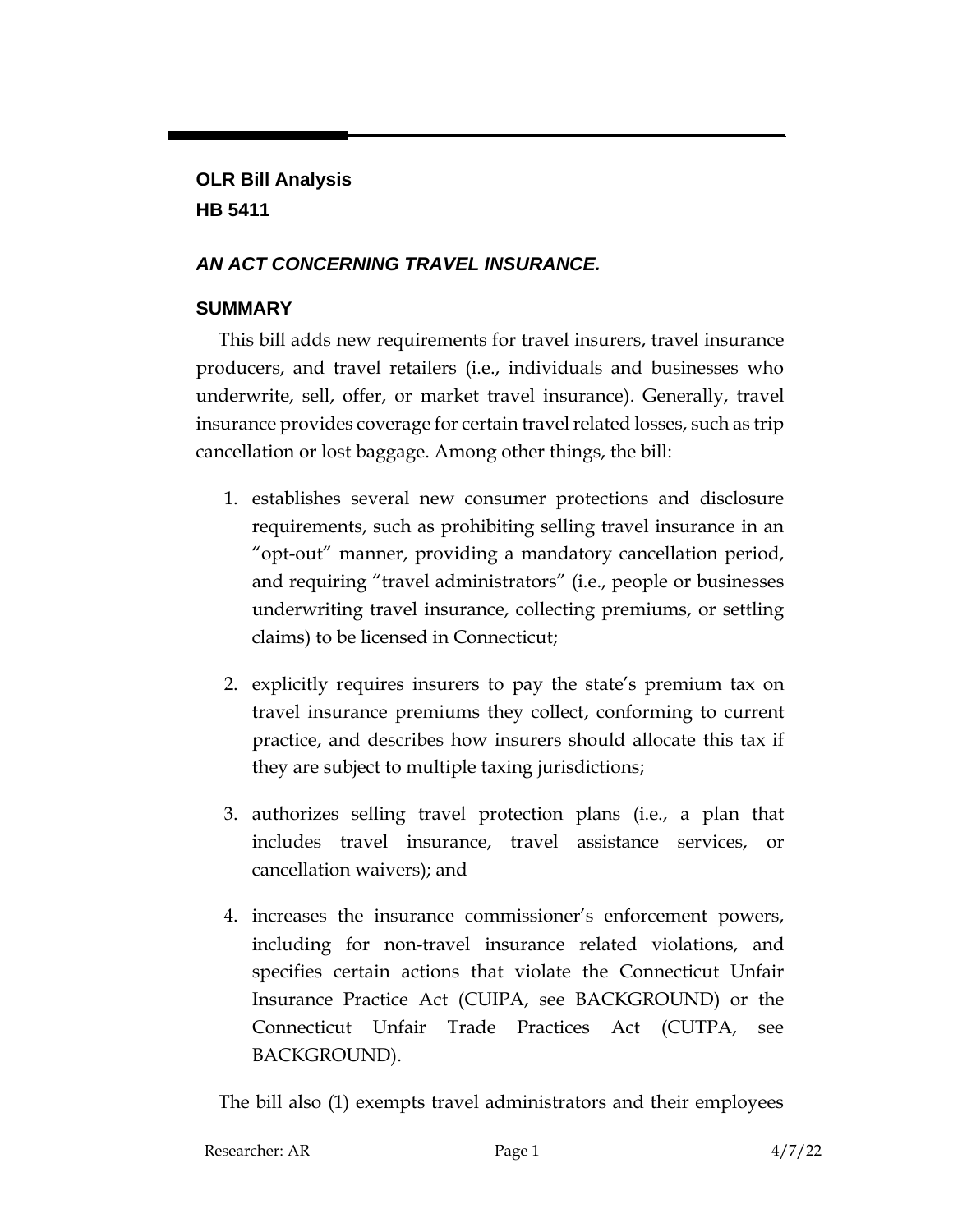from a provision in existing law that prohibits unlicensed individuals from adjusting claims; and (2) requires the commissioner to adopt implementing regulations for the bill's provisions.

EFFECTIVE DATE: October 1, 2022

#### **§§ 1, 2, 4 & 12 — TRAVEL INSURANCE REGULATORY STRUCTURE**

The bill expands the definition of "travel insurance" to include coverage for event or travel cancellations or interruptions, the repatriation of remains, emergency evacuation, and any other travel related obligation that the commissioner determines by regulations. Under current law and the bill, travel insurance also includes coverage for a trip cancellation or interruption; lost baggage or personal property; damaged rental vehicles or accommodations; or if the insured suffers a sickness, accident, disability, or death during travel.

The bill also specifies that the following products are not travel insurance:

- 1. major medical plans providing comprehensive protection for travelers with trips lasting more than six months, including plans covering expatriate travelers working or living outside the U.S.;
- 2. any products requiring a specific insurance producer license; and
- 3. a cancellation fee waiver.

A "cancellation fee waiver" is a contractual agreement between a travel services supplier and a consumer to waive some or all of a nonrefundable cancellation fee associated with a travel contract.

The bill retains almost all the existing regulatory structure for travel insurance. As under current law, the bill:

1. requires individuals or businesses to apply to the insurance commissioner for permission to act as a limited lines travel insurance producer (the bill terms this "authorization," while current law describes it as a "license," but the application, renewal, and regulatory structure is the same);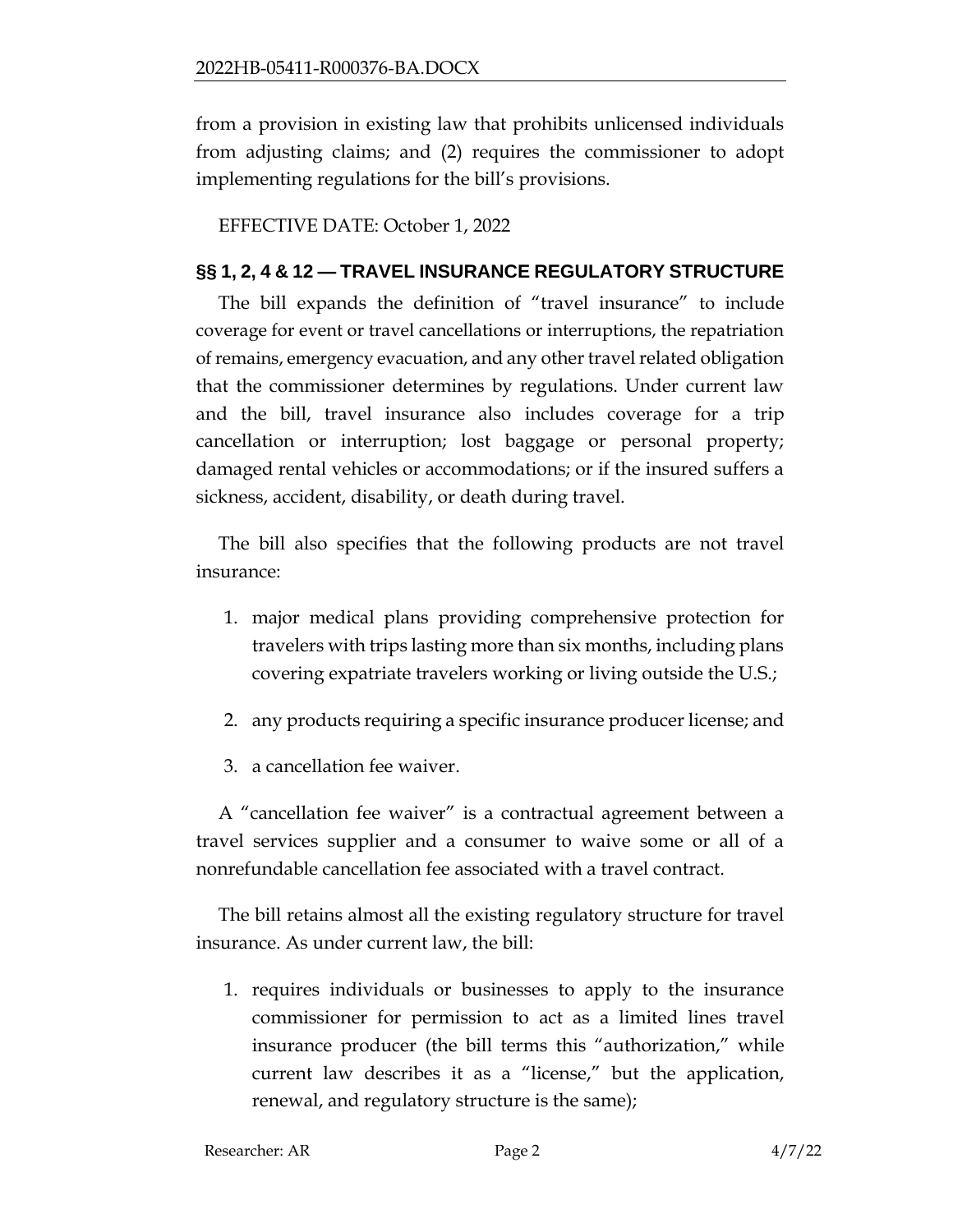- 2. imposes certain restrictions on travel retailers (i.e., businesses making, arranging, or offering travel services), including that they be designated by a licensed (or, under the bill, authorized) producer if they do not employ one or are not licensed to sell insurance in Connecticut;
- 3. establishes nearly identical criteria for the insurance commissioner to approve or deny applications;
- 4. establishes identical registration requirements for limited lines travel producers that are businesses, including the same employee education and consumer disclosure requirements; and
- 5. allows, under identical circumstances as current law, unlicensed individuals or businesses to offer travel insurance.

However, the bill (1) deems any insurance producer licensed for a major line (e.g., life, health, or property and casualty insurance) as also authorized to sell, solicit, and negotiate travel insurance in Connecticut and (2) specifies that any insurance producer licensed in Connecticut for property and casualty insurance lines is not required to obtain authorization to sell, solicit, or negotiate travel insurance through a licensed insurer.

Under the bill, authorizations to act as a limited lines travel insurance producer to sell or offer travel insurance must be renewed annually. Existing law requires licenses to be renewed biannually (CGS § 38a-784). The bill maintains the existing \$650 authorization renewal fee that current law imposes on license renewals. However, it requires this fee annually.

## **§ 3 — FILING TRAVEL INSURANCE POLICIES WITH THE DEPARTMENT**

Generally, state law requires all types of insurance policies to be filed with the insurance department before use. The bill requires travel insurance policies to be filed as a type of inland marine insurance, conforming to current practice. But it allows these policies to be filed as accident and health insurance if they cover sickness, accident, disability,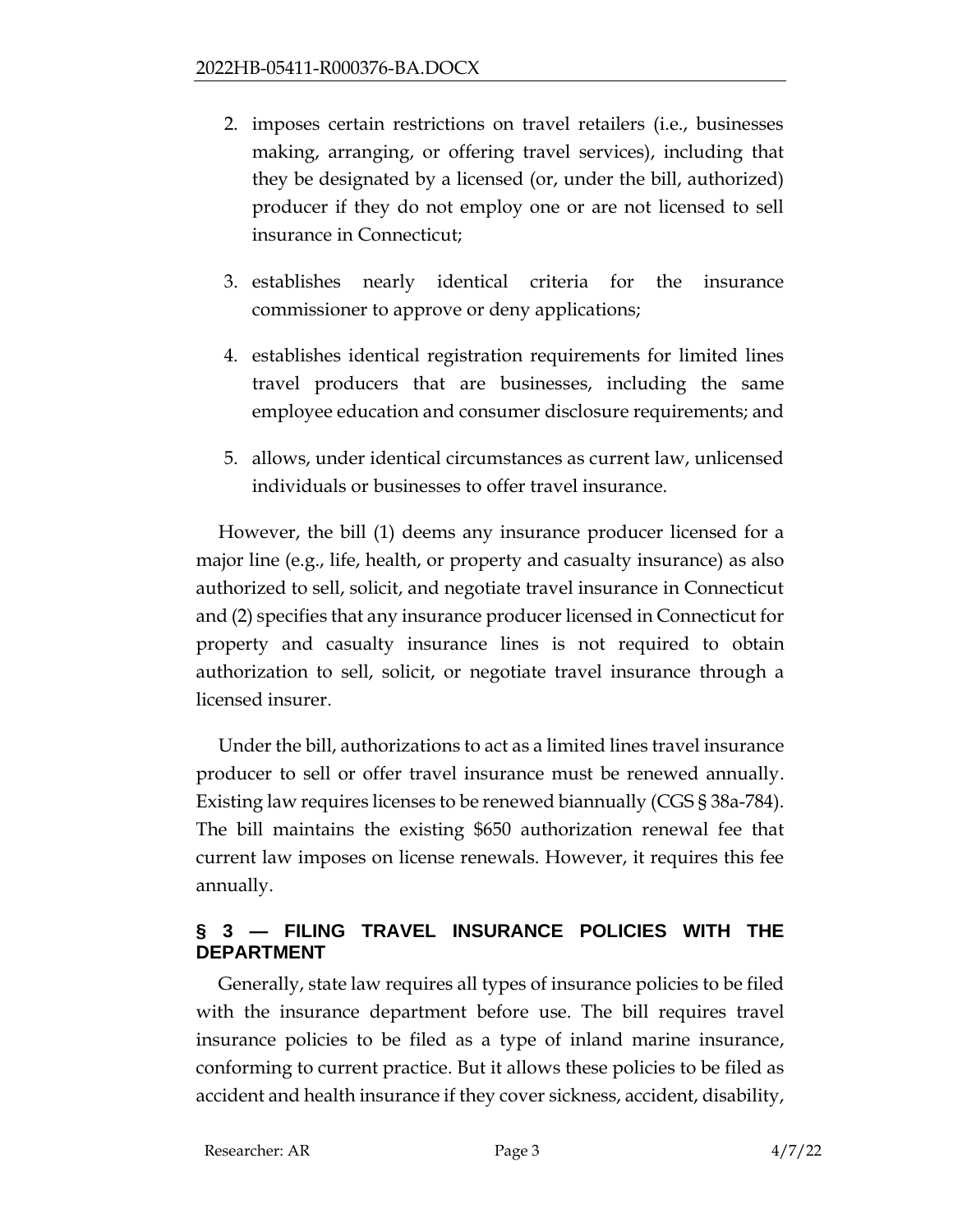or death occurring during a trip or travel, either exclusively or in conjunction with related coverages for evacuation, repatriation of remains, or incidental limited property and casualty benefits (e.g., lost luggage).

The bill allows the commissioner to prescribe eligibility and underwriting standards for travel insurance that (1) are based on travel protection plans designed for individual or identified marketing or distribution channels and (2) meet Connecticut's inland marine underwriting standards.

A "travel protection plan" is a plan that includes travel insurance, travel assistance services, or a cancellation fee waiver. "Travel assistance services" are noninsurance services including:

- 1. security advisories, destination information, and vaccine and immunization information services;
- 2. travel reservation services and entertainment, activity, and event planning;
- 3. translation assistance and emergency messaging;
- 4. international legal and medical referrals and medical case monitoring;
- 5. transportation arrangement coordination;
- 6. emergency cash transfer and medical prescription replacement assistance;
- 7. passport, lost luggage, and other travel assistance; and
- 8. concierge services and any other service furnished in connection with the trip or travel.

# **§ 5 — CONSUMER PROTECTIONS AND DISCLOSURES**

# *Consistent with Insurance Policy*

The bill requires that all documents provided to a consumer before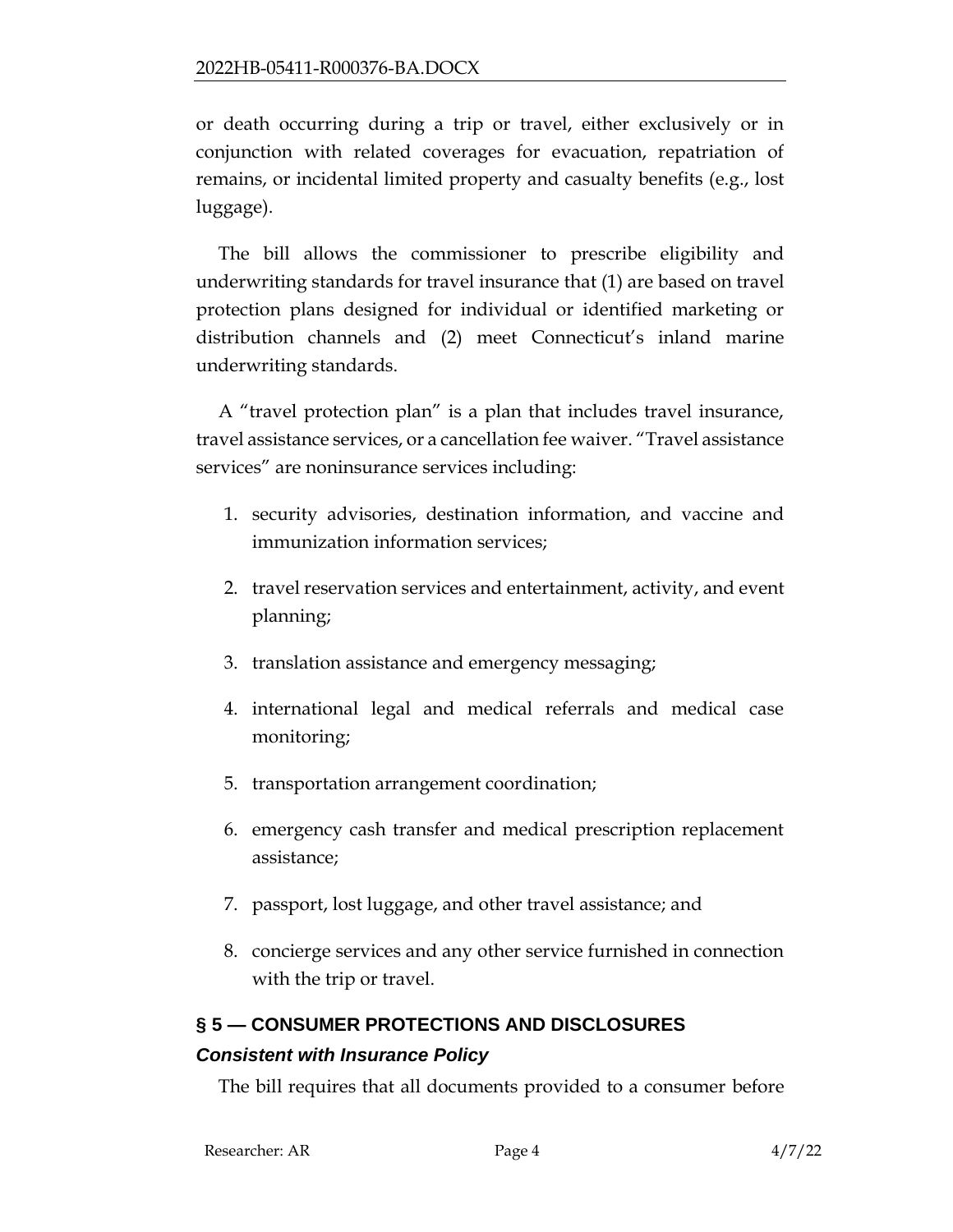purchasing a travel insurance policy, including sales, advertising, and marketing materials, be consistent with the travel insurance policy including its forms, endorsements, rate filings, and certificates of insurance.

Additionally, the fulfillment materials for a travel protection plan, and the documents about any included travel insurance coverage, must disclose whether the travel protection plan is primary or secondary to other coverage.

## *Preexisting Conditions*

The bill establishes additional disclosures for travel insurance policies or certificates that contain preexisting condition exclusions. In these cases, information about the exclusion must be provided to the consumer along with an opportunity to learn more. Additionally, the exclusion must be included in the fulfillment materials for any travel protection plan that includes travel insurance.

## *Specific Disclosure Documents*

The bill requires that the following be provided to a consumer purchasing a travel protection plan as soon as practicable after the purchase:

- 1. the travel protection plan fulfillment materials;
- 2. a description or copy of the material terms of any included travel insurance coverage, including how to file a claim or review or cancel the coverage; and
- 3. the insurer issuing the travel insurance policy's identity and contact information.

# *Right to Cancel*

The bill allows a consumer to cancel travel insurance coverage for a full refund, as long as they have not departed on their trip or filed a claim, until at least (1) 15 days after the fulfillment materials are delivered by mail or (2) 10 days after they are delivered any other way.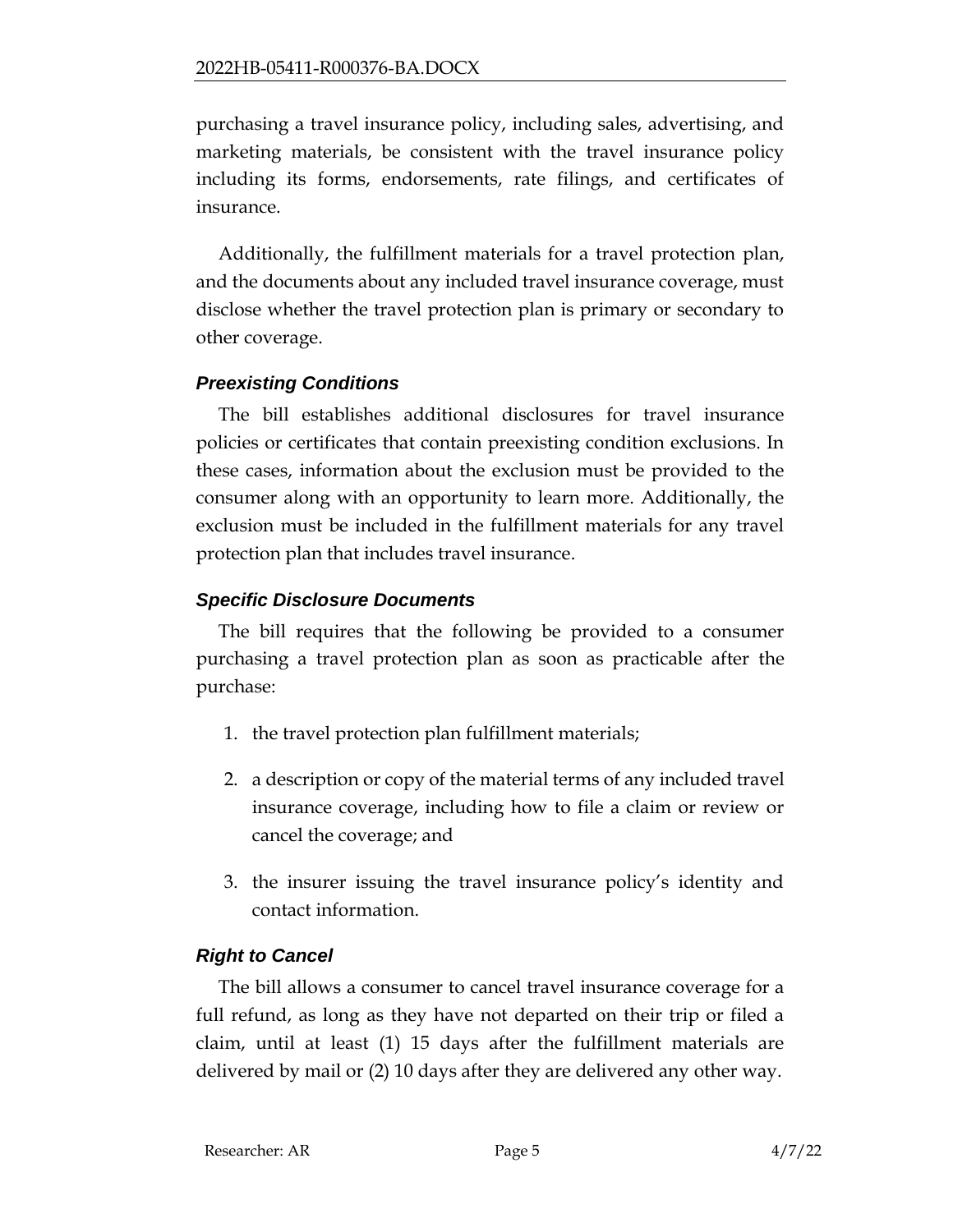#### *Opt-Out Selling Prohibited*

The bill prohibits offering, soliciting, or negotiating travel insurance or travel protection plans in an "opt-out" manner (i.e., in which someone would need to deselect or take other affirmative action to not purchase insurance.)

#### **§ 6 — TRAVEL ADMINISTRATORS**

Under the bill, an insurer is responsible for the conduct of any travel administrators that sell policies it underwrites, and must ensure that they make the insurer's books and records available to the commissioner on request. A "travel administrator" is a person who, directly or indirectly (1) underwrites travel insurance; (2) collects travel insurance charges, collateral, or premiums; or (3) settles travel insurance claims for Connecticut residents. The bill prohibits any person from acting or holding themselves out to be a travel administrator in Connecticut unless they are a:

- 1. Connecticut-licensed property and casualty insurance producer,
- 2. managing general agent that is a licensed insurance producer and holds an appointment by a Connecticut insurer, or
- 3. licensed third-party administrator (TPA).

However, under the bill, travel administrators do not include the following:

- 1. anyone working for a travel administrator, to the extent the administrator supervises and controls their activities;
- 2. licensed insurance producers selling insurance or engaged in claims-related activities within the scope of their license;
- 3. designated travel retailers;
- 4. public adjusters or a lawyer settling a client's claim; or
- 5. business entities affiliated with a licensed insurer and administering their direct and assumed travel insurance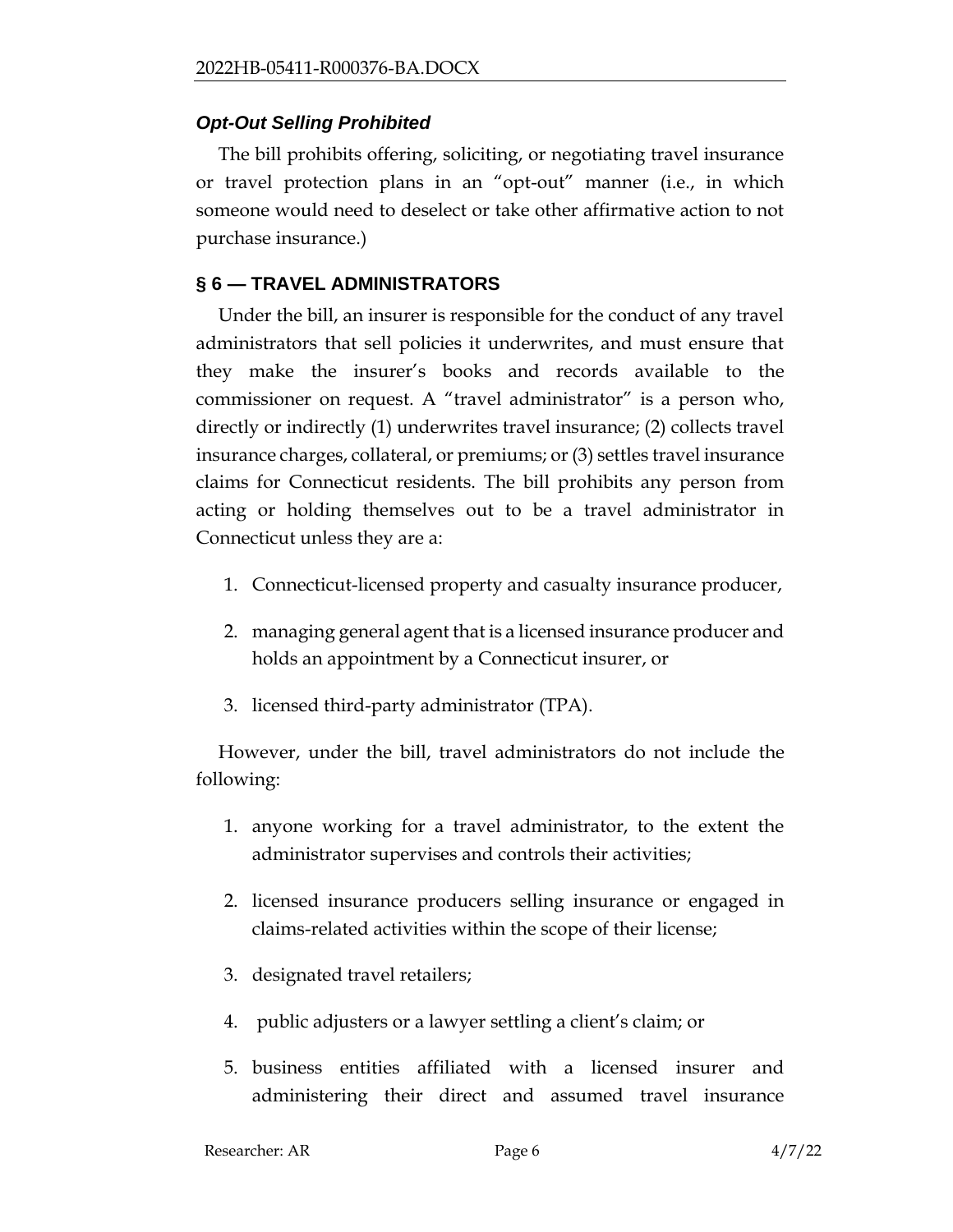business.

It is unclear to whom the travel administrator provisions apply. As described above, the bill requires travel administrators to be licensed casualty and property producers, managing general agents who are licensed producers, or TPAs. But the bill also excludes from the definition of "travel administrator" licensed insurance producers selling insurance or engaged in claims-related activities within the scope of their license.

## **§ 7 — TRAVEL PROTECTION PLANS**

The bill authorizes selling "travel protection plans," which are travel plans that include travel insurance, travel assistance services (e.g., travel reservations, entertainment, translation assistance, medical prescription replacement, and destination vaccination information) or cancellation fee waivers.

Under the bill, a travel protection plan may be offered to a Connecticut consumer at a single price reflecting its combined features if it discloses to the consumer, at or before purchase, that:

- 1. it includes travel insurance, travel assistance services, and cancellation fee waivers, as applicable, and
- 2. they may obtain additional information and individual pricing and features for these services.

It must also provide an opportunity, at or before purchase, to obtain this additional information.

# *Fulfillment Materials*

Additionally, travel protection plan fulfillment materials must, if applicable:

- 1. describe and delineate the travel insurance, travel assistance services and cancellation fee waivers, and provide the contact information of anyone providing the assistance or waiver and
- 2. include any travel insurance coverage disclosures the bill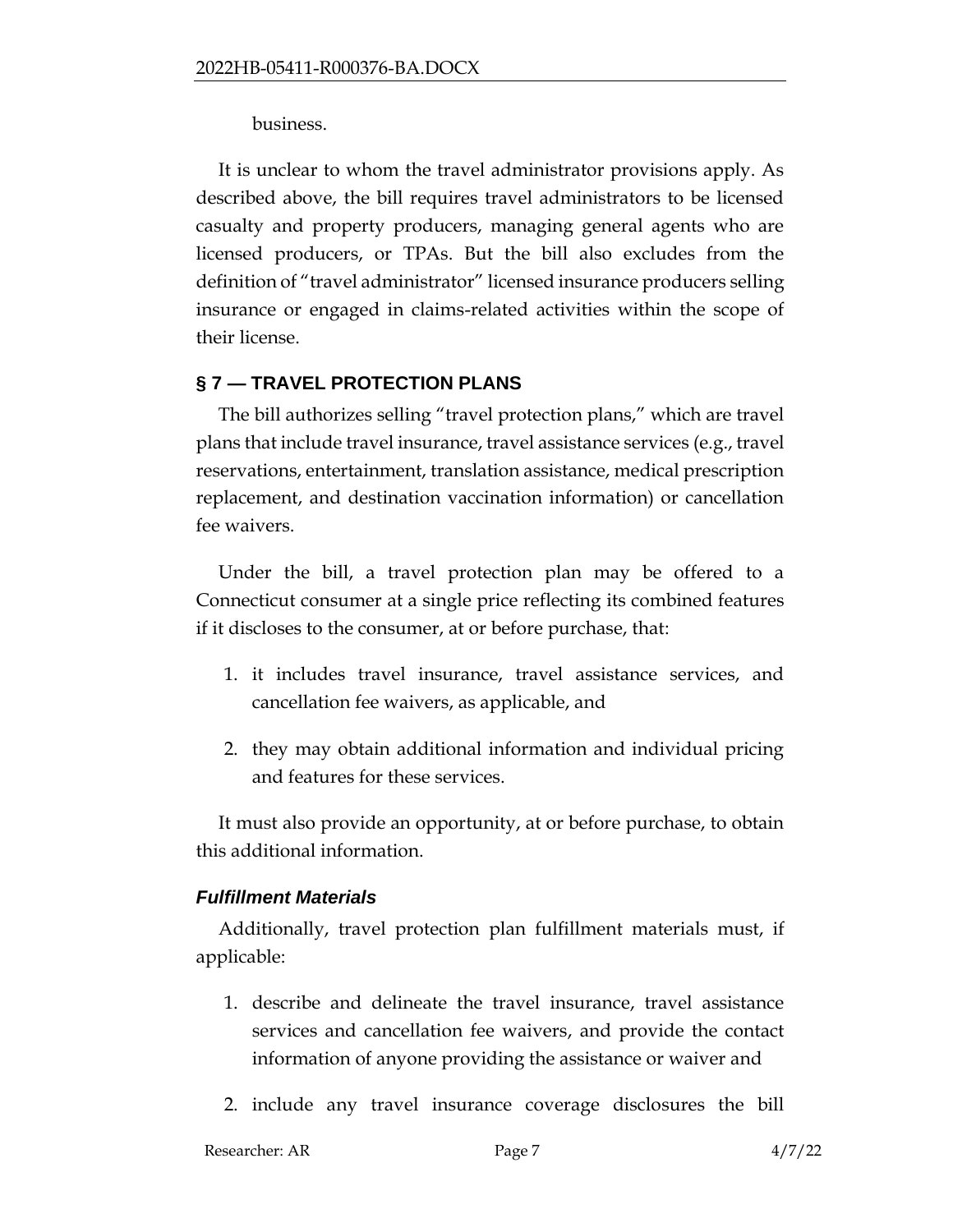requires.

#### **§ 8 — PREMIUMS TAX**

The bill explicitly subjects insurers writing travel insurance to the applicable premium tax under state law, conforming with current practice. It requires domestic, foreign, and alien insurers to pay the same 1.5% premium tax on travel insurance premiums that existing law requires they pay on certain other policies protecting Connecticut risks. The bill specifies that the travel insurance premiums are subject to the tax when they are paid by:

- 1. an individual travel insurance policy's primary policyholder, if he or she lives in Connecticut;
- 2. a group travel insurance policy's primary certificate holder, if he or she lives in Connecticut; or
- 3. a blanket travel insurance policyholder (i.e., group travel insurance policy issued to eligible groups), if they are a Connecticut resident and maintain their principal place of business (or that of their affiliate or subsidiary) in Connecticut.

Under the bill, an "eligible group" is any two or more people engaged in common enterprise, or that have an economic, educational, or social affinity or relationship. These include vacation property owners, schools, employers, sports teams, camps, religious groups, and any other group the commissioner determines is in the public interest to be able to secure a blanket travel insurance policy.

Under the bill, a domestic, alien, or foreign insurer writing a blanket travel insurance policy that operates under rules across multiple taxing jurisdictions that allow it to allocate premiums across jurisdictions on an apportioned basis and in a reasonable and equitable manner may subject its tax liability to the same premium allocation.

The bill requires insurers subject to the tax to:

1. document the state in which each primary policy or certificate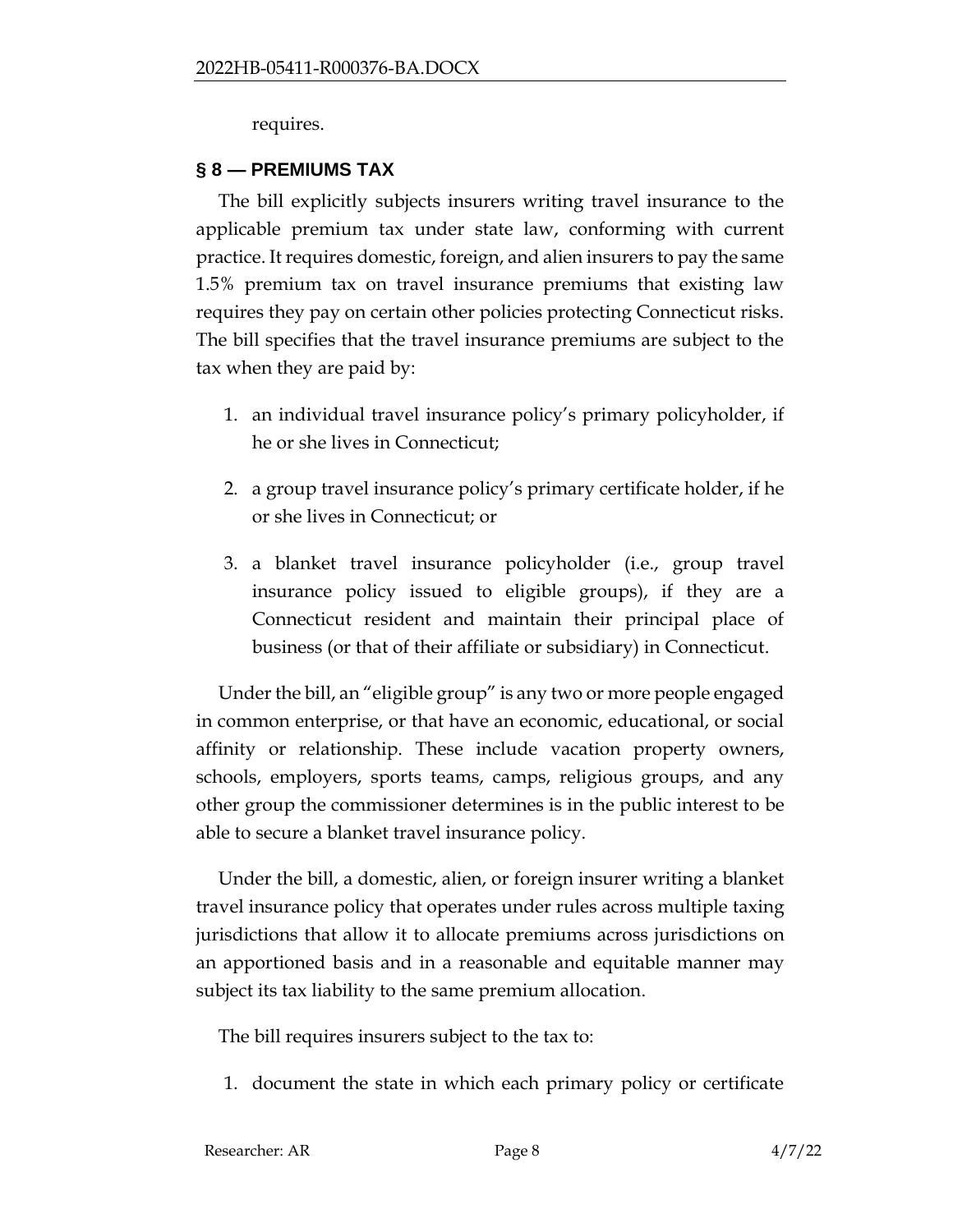holder, policy holder, affiliate, or subsidiary maintain their primary residence or principal place of business (or that of their affiliate or subsidiary), as applicable, and

2. report (presumably to the insurance commissioner) as premium only the amount allocable to travel insurance.

#### **§§ 9, 10 & 14 — TRAVEL INSURANCE ENFORCEMENT**

The bill allows the commissioner to suspend, revoke, or refuse to issue or renew an authorization, or to prohibit a travel retailer from acting as a designated travel retailer. He may also impose a civil penalty in accordance with existing insurance statutes. (By law, the penalty for violating an insurance law for which no other penalty is prescribed is a fine of up to \$15,000 (CGS § 38a-2).)

The bill allows him to take these actions against a limited lines travel insurance producer that:

- 1. provides incorrect, misleading, incomplete, or materially untrue information on an authorization application;
- 2. obtains or attempts to obtain authorization through misrepresentation or fraud; or
- 3. has their authorization denied, suspended, or revoked in another jurisdiction.

The commissioner may also take this enforcement action against limited lines travel insurance producers and travel retailers that:

- 1. violate any insurance law or any of the commissioner's regulations, subpoenas, or orders, or those of another state's insurance commissioner;
- 2. improperly withhold, misappropriate, or convert money or property received in the course of business;
- 3. intentionally misrepresent travel insurance coverage terms, including in applications;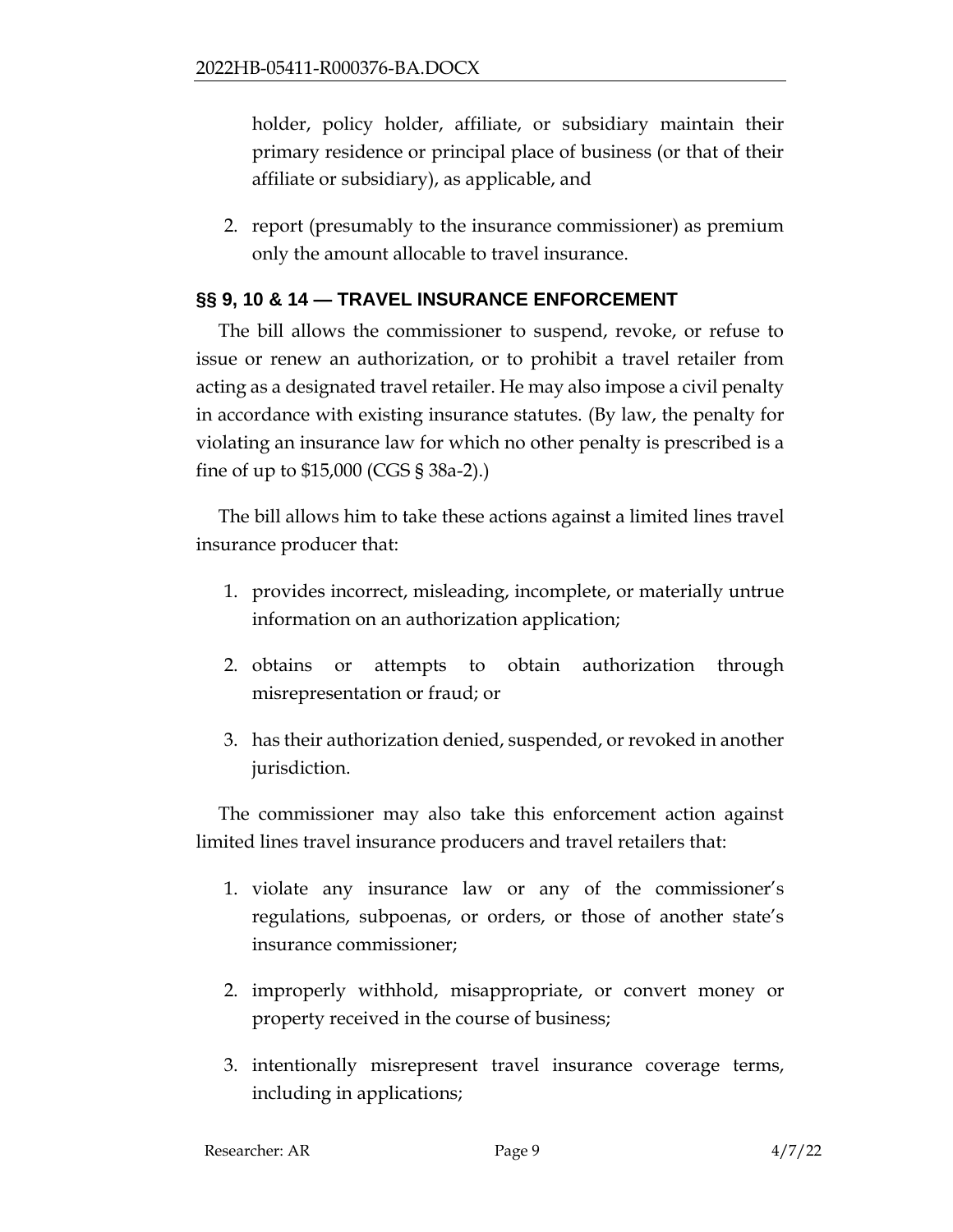- 4. have been convicted of a felony;
- 5. admit to or are found to have committed an insurance unfair trade practice or fraud;
- 6. use fraudulent, coercive, or dishonest practices, or demonstrate incompetence, untrustworthiness, or financial irresponsibility when conducting business in Connecticut or elsewhere;
- 7. forge another's name to a travel insurance coverage application or a related document;
- 8. fail to comply with an administrative or court ordered childsupport order; or
- 9. fail to pay state income tax or comply with an administrative or court order to do so.

## *Authorization Denials*

The commissioner must notify an applicant or producer about why he denies an application or renewal. The applicant or producer may demand a hearing in writing within 30 days of the notice, which the commissioner must hold within 20 days after receiving the request. He must do so under existing law prescribing hearings and appeals to the commissioner. (Existing law requires the commissioner to hold the hearing within 30 days of a request. Presumably, the bill's 20-day limit applies with regard to travel insurance decisions and existing law governing insurance hearings applies with regard to other requirements not otherwise established under the bill (CGS § 38a-19).)

# *Enforcement Specific to Business Entities*

The bill allows the commissioner to suspend, revoke, or refuse a business entity's authority to act as a limited lines travel insurance producer or designated travel retailer in Connecticut if the entity fails to act on knowledge that its employees or authorized representatives are violating the bill's provisions. Specifically, the commissioner may act if he finds, after a hearing, that an individual employee's or authorized representative's violation was known or should have been known by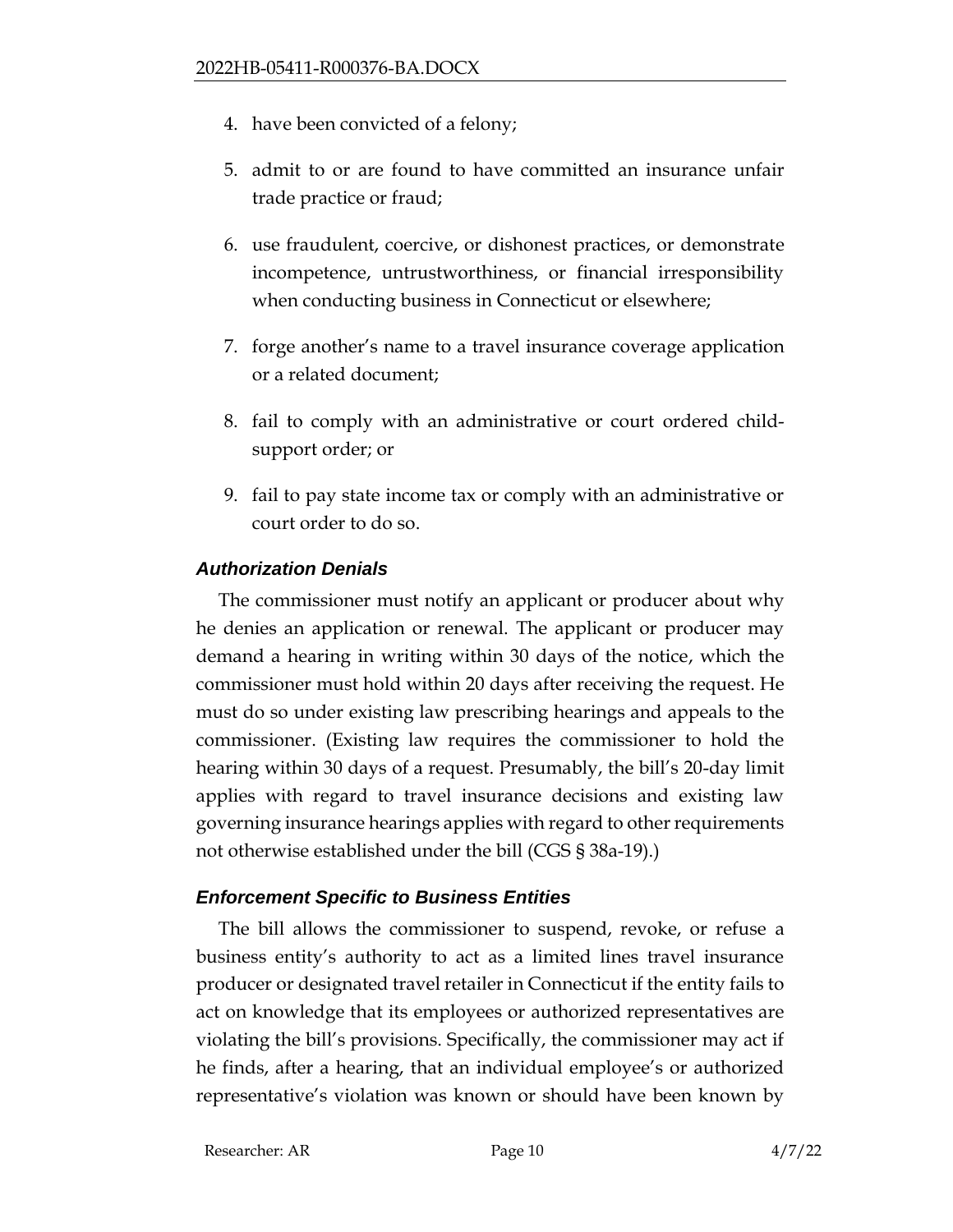one of the business' partners, officers or managers and (1) the violation was not reported to the commissioner and (2) corrective action was not taken.

# *CUIPA and CUTPA Violations*

Under current law, limited lines travel insurance producers who violate licensure and disclosure provisions are subject to penalties under CUIPA and travel retailers who violate them are subject to penalties under CUTPA. The bill instead makes the following violations enforceable under CUIPA:

- 1. any applicable violation of the bill's provisions relating to authorization, disclosures, travel protection plans, or enforcement by a limited lines travel insurance producer;
- 2. any applicable violation of the bill's travel administrator and premium tax provisions by an insurer;
- 3. offering or selling a travel insurance policy in Connecticut that is never required to pay a claim; or
- 4. representing to a consumer that coverage under a blanket travel insurance policy is free of charge.

The bill also makes the following actions CUTPA violations:

- 1. any applicable violation of the bill's provisions relating to authorization, disclosures, travel protection plans, or enforcement by a travel retailer or designated travel retailer; and
- 2. any applicable violation of the bill's travel administrator provisions, by a travel administrator.

#### *Exemptions*

The bill exempts certain actions from the CUIPA and CUTPA provisions described above. Specifically, if a consumer's travel destination requires insurance coverage, a travel insurance producer or retailer may require the consumer to choose one of the following options as a precondition to purchasing a trip or travel package: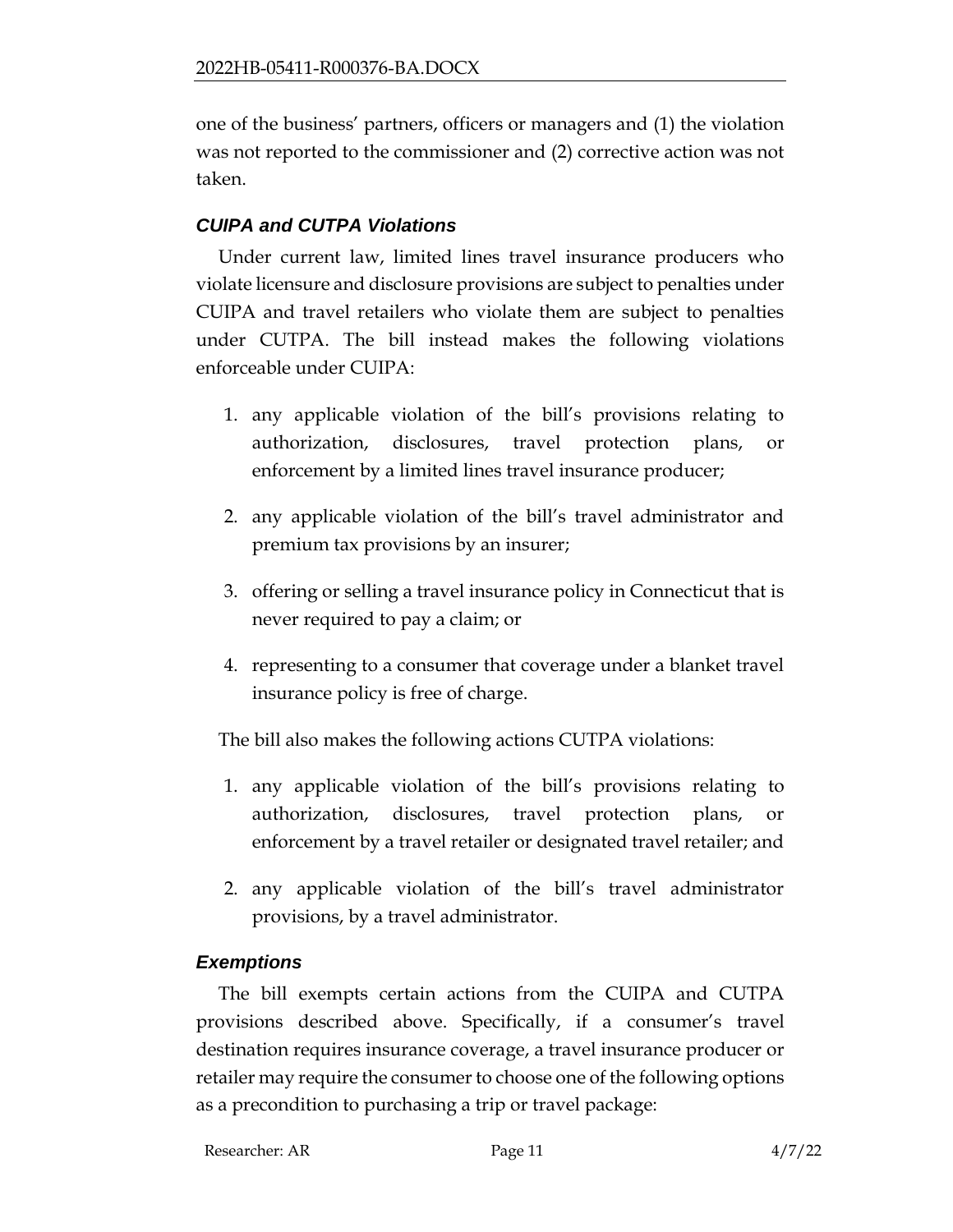- 1. purchasing the coverage the destination requires through the designated travel retailer or limited lines insurance producer offering the trip or travel package; or
- 2. agreeing to obtain and provide proof of necessary coverage before traveling.

It also exempts offering travel insurance directly marketed to a consumer through an insurer's website or aggregator website (i.e., a website providing information on insurance products from multiple insurers), as long as the consumer can access all the applicable provisions and an accurate summary of the coverage on the website.

#### **§ 9 — BROAD INSURANCE ENFORCEMENT**

Under the bill, the commissioner retains his authority to enforce the provisions of, and impose any penalty or remedy authorized by, existing insurance law. Specifically, the bill allows him to do so against any person under investigation for, or charged with, an insurance law violation even if their authorization, designation, or registration has been surrendered or lapsed by law.

# **BACKGROUND**

#### *Connecticut Unfair Insurance Practices Act (CUIPA)*

The law prohibits engaging in unfair or deceptive acts or practices in the business of insurance. It authorizes the insurance commissioner to conduct investigations and hearings, issue cease and desist orders, impose fines, revoke or suspend licenses, and order restitution for per se violations (i.e., violations specifically listed in statute). The law also allows the commissioner to ask the attorney general to seek injunctive relief in Superior Court if he believes someone is engaging in other unfair or deceptive acts not specifically defined in statute.

Fines may be up to (1) \$5,000 per violation to a \$50,000 maximum or (2) \$25,000 per violation to a \$250,000 maximum in any six-month period if the violation was knowingly committed. The law also imposes a fine of up to \$50,000, in addition to or in lieu of a license suspension or revocation, for violating a cease-and-desist order.